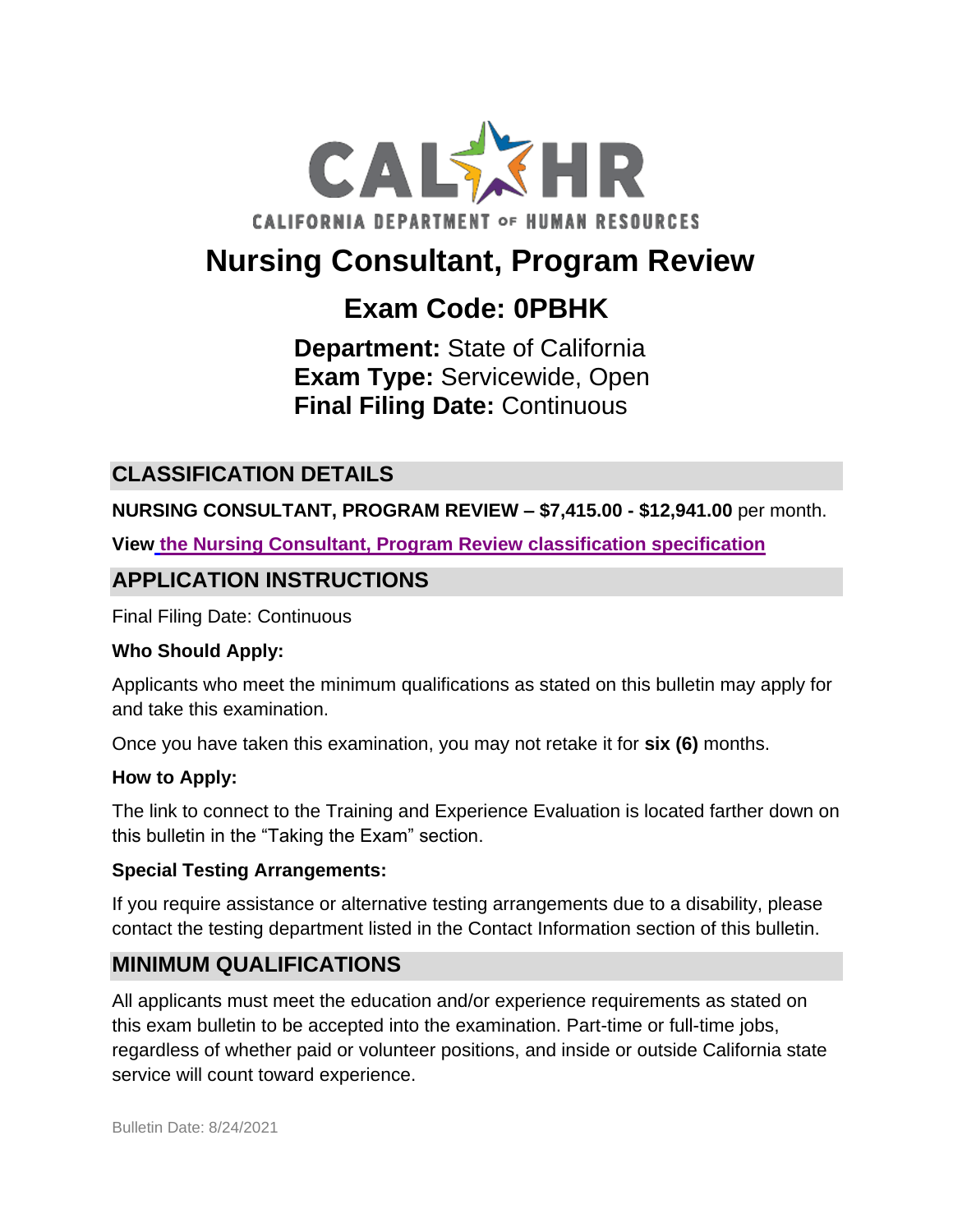#### **Nursing Consultant, Program Review**

Possession of a valid license to practice as a registered nurse in California. (Applicants who do not possess such a license will be admitted to the examination, but they must secure such a license before they will be considered eligible for appointment.)

*and* 

Experience: Three years of progressively responsible experience in nursing/psychiatric nursing, which must have included in addition to direct care of developmentally disabled clients and/or psychiatric patients; and/or inmates or youthful offenders:

**1.** Two years of administrative experience at a level of responsibility comparable to an assistant coordinator of nursing services in a large facility for the developmentally disabled and/or hospital for the mentally disabled or acute/subacute care correctional facility; or a Supervising Registered Nurse in a large correctional facility.

*and*

One year of experience as a nursing consultant, or as a director of nursing education/psychiatric nursing in an accredited State mental hospital/developmental center or acute care correctional facility or nurse training program with responsibility for instruction of students at several levels of nursing practice.

*or* 

**2.** Three years of experience as a nursing consultant. and Education: Graduation from an accredited school of nursing, possession of a baccalaureate degree, and possession of a master's degree, preferably in nursing administration. (One year of additional experience in an administrative or consultative capacity may be substituted for the master's degree.)

## **POSITION DESCRIPTION**

#### **Nursing Consultant, Program Review**

Under direction, to review nursing programs in the developmental centers, correctional facilities, and/or State mental hospitals; to make reports and recommendations on the status of nursing services; to evaluate and recommend on nursing care standards; and to do other related work.

## **EXAMINATION SCOPE**

This examination consists of the following components: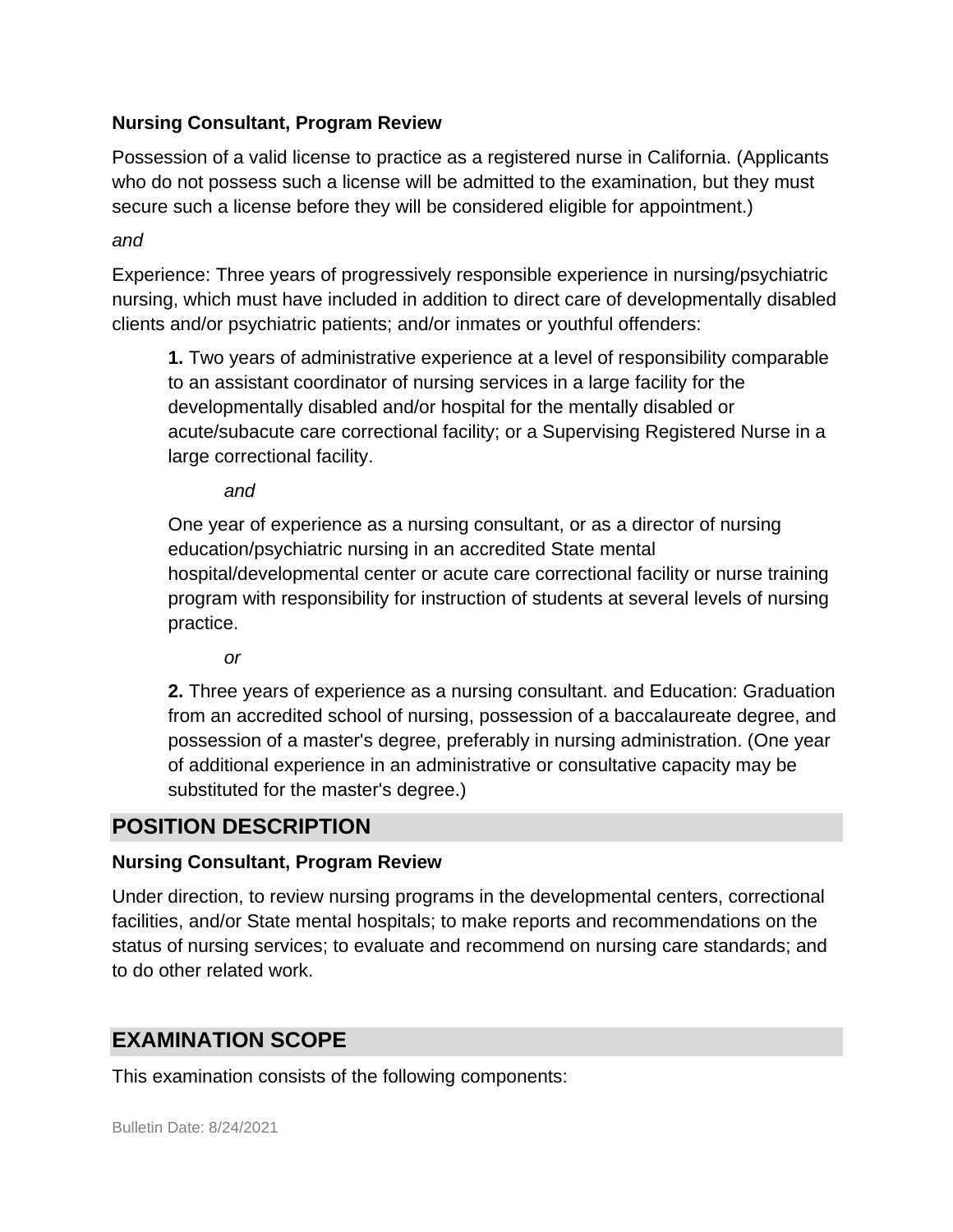#### **Training and Experience Evaluation –** Weighted 100% of the final score.

The examination will consist solely of a **Training and Experience Evaluation.** To obtain a position on the eligible list, a minimum score of 70% must be received. Applicants will receive their score upon completion of the Training and Experience Evaluation process.

In addition to evaluating applicants' relative knowledge, skills, and ability, as demonstrated by quality and breadth of education and/or experience, emphasis in each exam component will be measuring competitively, relative job demands, each applicant's:

#### **Knowledge of:**

- 1. Theory and practice of psychiatric/developmental disabilities and general nursing
- 2. Developmental center, State mental hospital, and/or State correctional facility organization
- 3. Management and procedure, particularly in relation to nursing services
- 4. Current developments in the field of general/psychiatric/developmental disabilities nursing; personnel management
- 5. Principles, methods and objectives of training nursing personnel; accepted practices of other health professions
- 6. Current trends in mental health/developmental disabilities
- 7. Research methods and techniques
- 8. Manager's/supervisor's responsibility for promoting equal opportunity in hiring and employee development and promotion, and for maintaining a work environment that is free of discrimination and harassment

#### **Ability to:**

- 9. Evaluate the effectiveness of a broad nursing/psychiatric nursing education program
- 10.Evaluate complex and varied administrative problems and take appropriate action
- 11.Effectively with a variety of administrators and others responsible for line operations
- 12.Interpret mental health/developmental disability programs to individuals and groups
- 13.Communicate effectively
- 14.Effectively promote equal opportunity in employment and maintain a work environment that is free of discrimination and harassment.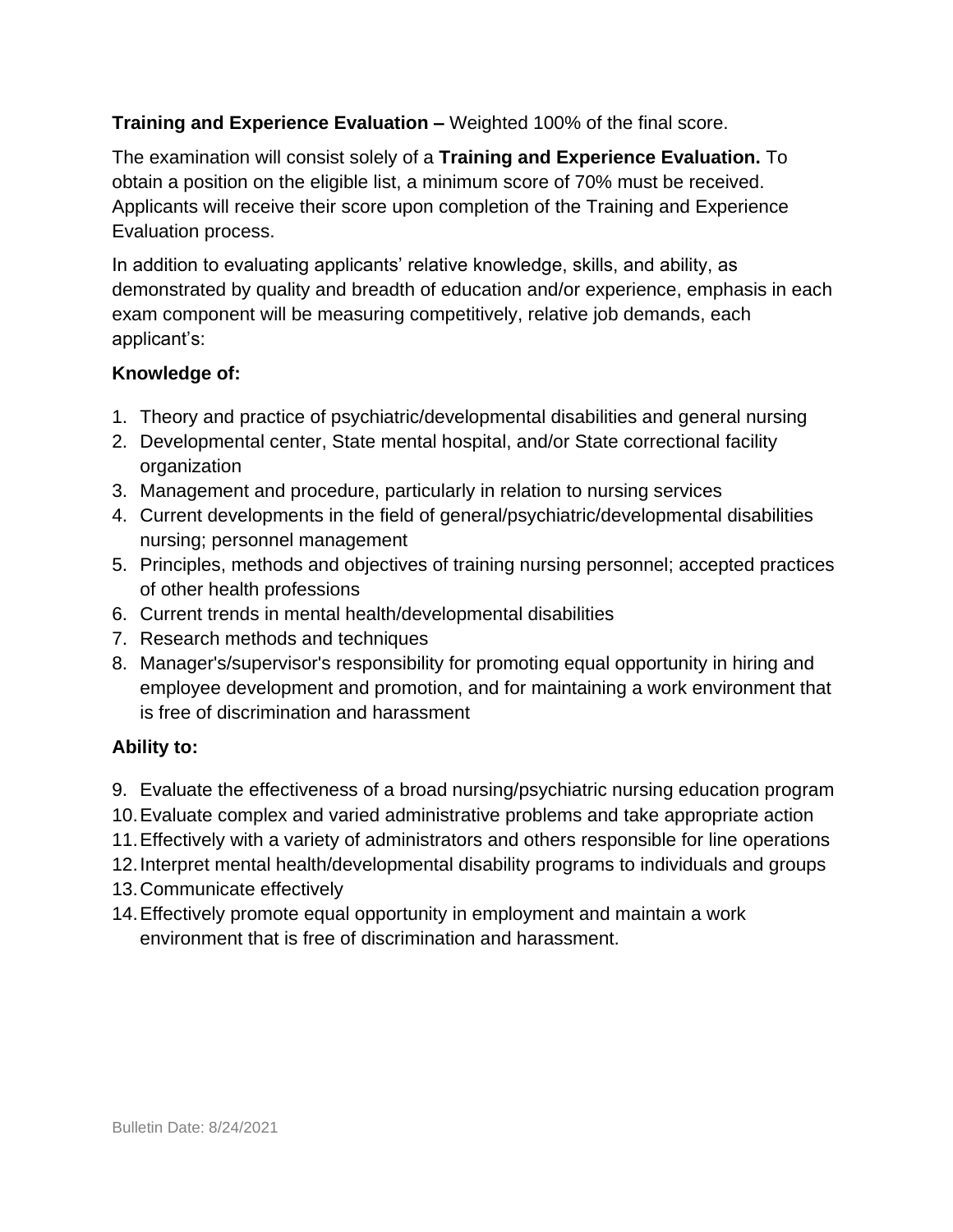## **ELIGIBLE LIST INFORMATION**

A departmental, open eligible list for the **Nursing Consultant, Program Review** classification will be established for:

#### **State of California**

The names of **successful** competitors will be merged onto the eligible list in order of final score regardless of exam date. Eligibility expires **twelve (12) months** after it is established. Applicants must then retake the examination to reestablish eligibility.

Veterans' Preference will be granted for this examination. In accordance with Government Codes 18973.1 and 18973.5, whenever any veteran, or widow or widower of a veteran achieves a passing score on an open examination, he or she shall be ranked in the top rank of the resulting eligible list.

Veterans status is verified by the California Department of Human Resources (CalHR). Information on this program and [the Veterans' Preference Application](https://www.jobs.ca.gov/CalHRPublic/Landing/Jobs/VeteransInformation.aspx) (Std. form 1093) is available online**.** Additional information on veteran benefits is available at the Department of Veterans Affairs.

## **EXAMINATION INFORMATION**

**[Preview of the Nursing Consultant, Program Review](https://jobs.ca.gov/jobsgen/0PBHKa.pdf) Training and Experience [Evaluation](https://jobs.ca.gov/jobsgen/0PBHKa.pdf)** 

## **PREPARING FOR THE EXAMINATION**

Here is a list of suggested resources to have available prior to taking the exam.

**Employment History:** Employment dates, job titles, organization names and addresses, names of supervisors or persons who can verify your job responsibilities, and phone numbers of persons listed above.

## **TAKING THE EXAMINATION**

**Take [the Nursing Consultant, Program Review](https://www.jobs.ca.gov/CalHRPublic/Login.aspx?ExamId=0PBHK) examination.**

## **TESTING DEPARTMENTS**

State of California (all State of California departments)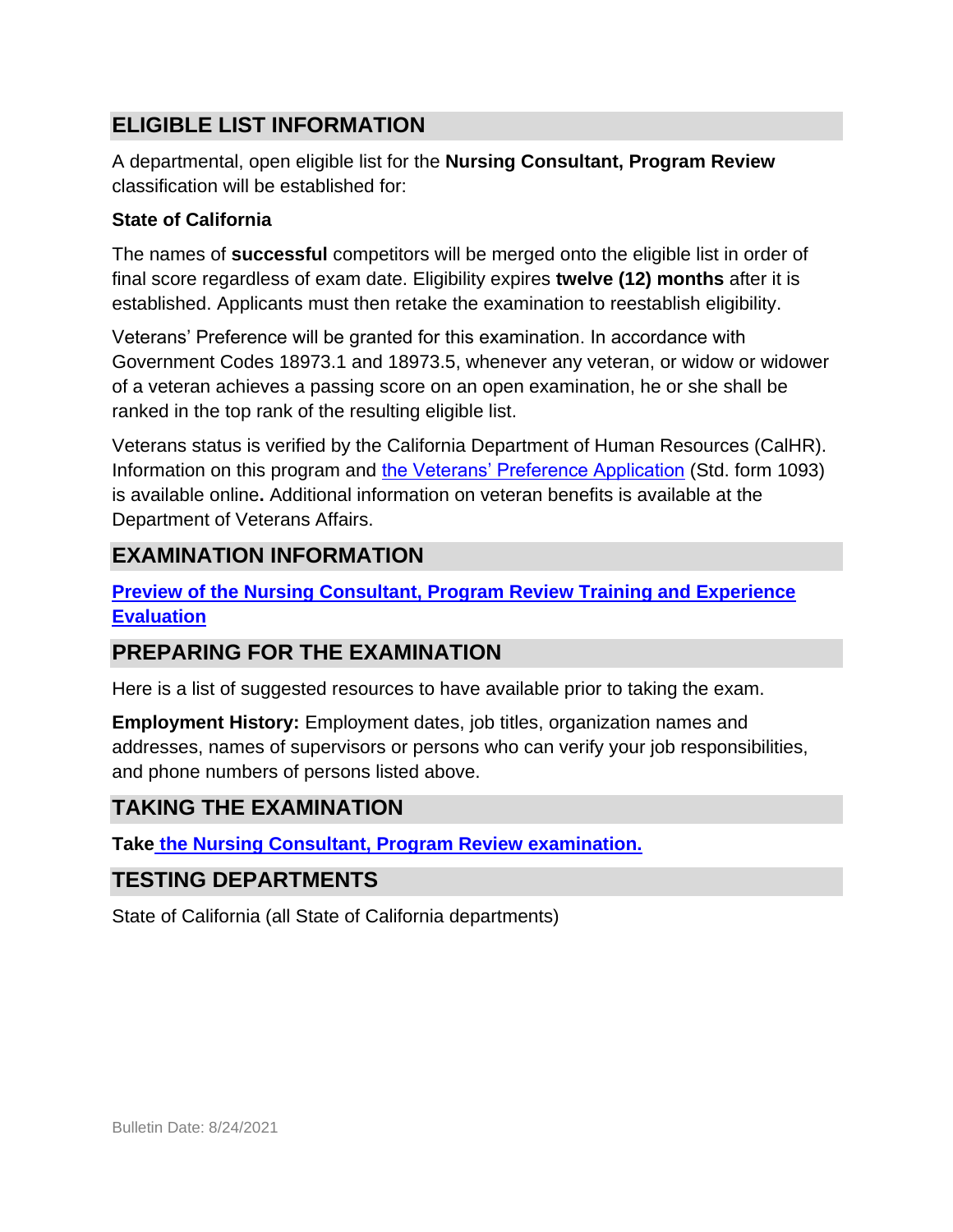## **CONTACT INFORMATION**

California Department of Human Resources CalCareer Service Center 1810 16th Street Sacramento, CA 95814 Phone: (866) 844-8671 Email: [CalCareer@CalHR.CA.GOV](mailto:CalCareer@CalHR.CA.GOV)

California Relay Service: 7-1-1 (TTY and voice)

TTY is a Telecommunications Device for the Deaf, and is reachable only from phones equipped with a TTY Device.

#### **EQUAL OPPORTUNITY EMPLOYER**

The State of California is an equal opportunity employer to all, regardless of age, ancestry, color, disability (mental and physical), exercising the right of family care and medical leave, gender, gender expression, gender identity, genetic information, marital status, medical condition, military or veteran status, national origin, political affiliation, race, religious creed, sex (includes pregnancy, childbirth, breastfeeding, and related medical conditions), and sexual orientation.

## **DRUG-FREE STATEMENT**

It is an objective of the State of California to achieve a drug-free State work place. Any applicant for State employment will be expected to behave in accordance with this objective, because the use of illegal drugs is inconsistent with the law of the State, the rules governing civil service, and the special trust placed in public servants.

#### **GENERAL INFORMATION**

Examination and/or Employment Application (STD 678) forms are available at the California Department of Human Resources, local offices of the Employment Development Department, and through your **[CalCareer Account.](http://www.jobs.ca.gov/)**

If you meet the requirements stated on this examination bulletin, you may take this examination, which is competitive. Possession of the entrance requirements does not assure a place on the eligible list. Your performance in the examination described in this bulletin will be rated against a predetermined job-related rating, and all applicants who pass will be ranked according to their score.

The Department of Industrial Relations reserves the right to revise the examination plan to better meet the needs of the service, if the circumstances under which this